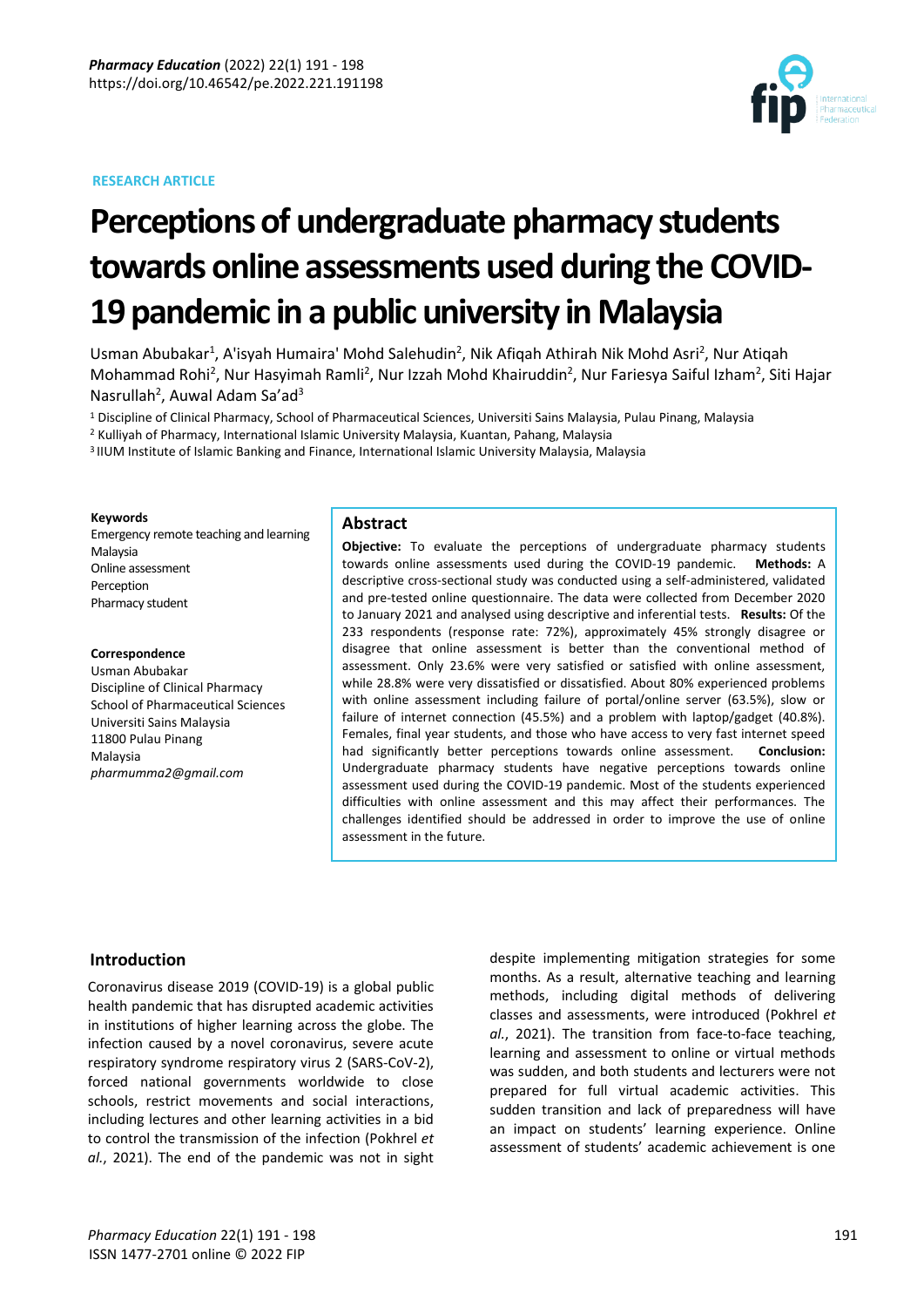of the major challenges posed by the COVID-19 pandemic in the education section (García-Peñalvo *et al.,* 2021).

Traditionally, pharmacy education involves lectures, tutorials, practical sessions, experiential learning, and final or end of term assessments that are conducted face-to-face. The COVID-19 pandemic has disrupted the traditional system of pharmacy education.<br>Pharmacy education and training, including Pharmacy education and training, including assessments, are conducted virtually during the COVID-19 pandemic. This transition will have an impact on pharmacy students' learning experience and the quality of pharmaceutical education (Mohamed *et al.*, 2020). Research studies have shown that undergraduate pharmacy students have a negative perception of online teaching and learning methods used during the COVID-19 pandemic (Hilaria *et al.*, 2020). In addition, most undergraduate pharmacy students prefer the conventional objective structured clinical examination (OSCE) to the virtual OSCE (Elnaem *et al.*, 2021).

In Malaysia, the closure of higher education institutions led to a sudden transition to online teaching and learning as implemented through the emergency remote teaching and learning (ERTL). Both students and academic staff were not adequately prepared for remote teaching and learning. In addition, students' assessment was a critical issue for both students and academic staff during the ERTL. There is a lack of data describing the perception of undergraduate students towards the online assessment used during the emergency remote teaching and learning. Therefore, the objective of this study is to evaluate the perceptions of undergraduate pharmacy students towards online final assessment used during the first wave of the COVID-19 pandemic in Malaysia.

# **Methods**

# *Design*

This study is a descriptive, cross-sectional study conducted among undergraduate pharmacy students in a public university located on the eastern coast of Malaysia using a self-administered, online validated and pre-tested questionnaire.

# *Study settings*

This study was conducted in a faculty of Pharmacy of a public university located on the eastern coast of Malaysia. The school offers both undergraduate (a four-year Bachelor of Pharmacy) and postgraduate degree programmes.

#### *Study population*

The study population included all second year, third year, and fourth year undergraduate pharmacy students. First year undergraduate students were excluded because they were not involved during the ERTL. There were 360 eligible participants at the time of the study, excluding 109 first year students. The sample size was calculated using the Raosoft sample size calculator, and a sample size of 187 students was calculated. All eligible students were invited to participate in the study through the WhatsApp group of their respective classes. Those who declined the invitation were excluded from the study. A convenient sampling technique was used to recruit the participants.

#### *Study instrument*

The study instrument was developed after the review of previous studies on online assessment among students (Khan & Khan, 2019; Elsalem *et al.*, 2020). The questionnaire was prepared in English language and consisted of three sections. Section A collected demographic information and had seven items, while section B collected information on information technology (IT) literacy using seven items. Section C explored students' perceptions towards online teaching, learning and online assessment. The students' perceptions were assessed using a 5-item Likert scale. The questionnaire was validated by three senior lecturers in the faculty of pharmacy, and the questionnaire was modified based on the comments of the lecturers. The average content validity score is 0.84, which is higher than the minimum acceptable value of 0.78. This indicates that all the items can be included in the final instrument (Sangoseni *et al.*, 2013). A pilot study was conducted among 35 undergraduate pharmacy students who were excluded from the final analysis. The data were analysed, and Cronbach's alpha value is 0.60, which falls within the acceptable and satisfactory range (Taber, 2018).

#### *Procedure for online examination*

Undergraduate pharmacy students involved in this study reported their perceptions towards their first online end-of-semester examination. Most of the students were not familiar with the new method of examination. The format used for the examinations depends on the course coordinator for each subject and includes multiple-choice questions, essays and objective structured clinical examination (OSCE). Proctoring for the online examination was done through Google Meet, and the students were required to switch on their camera for the first 15 minutes as proof of attendance. Students were not required to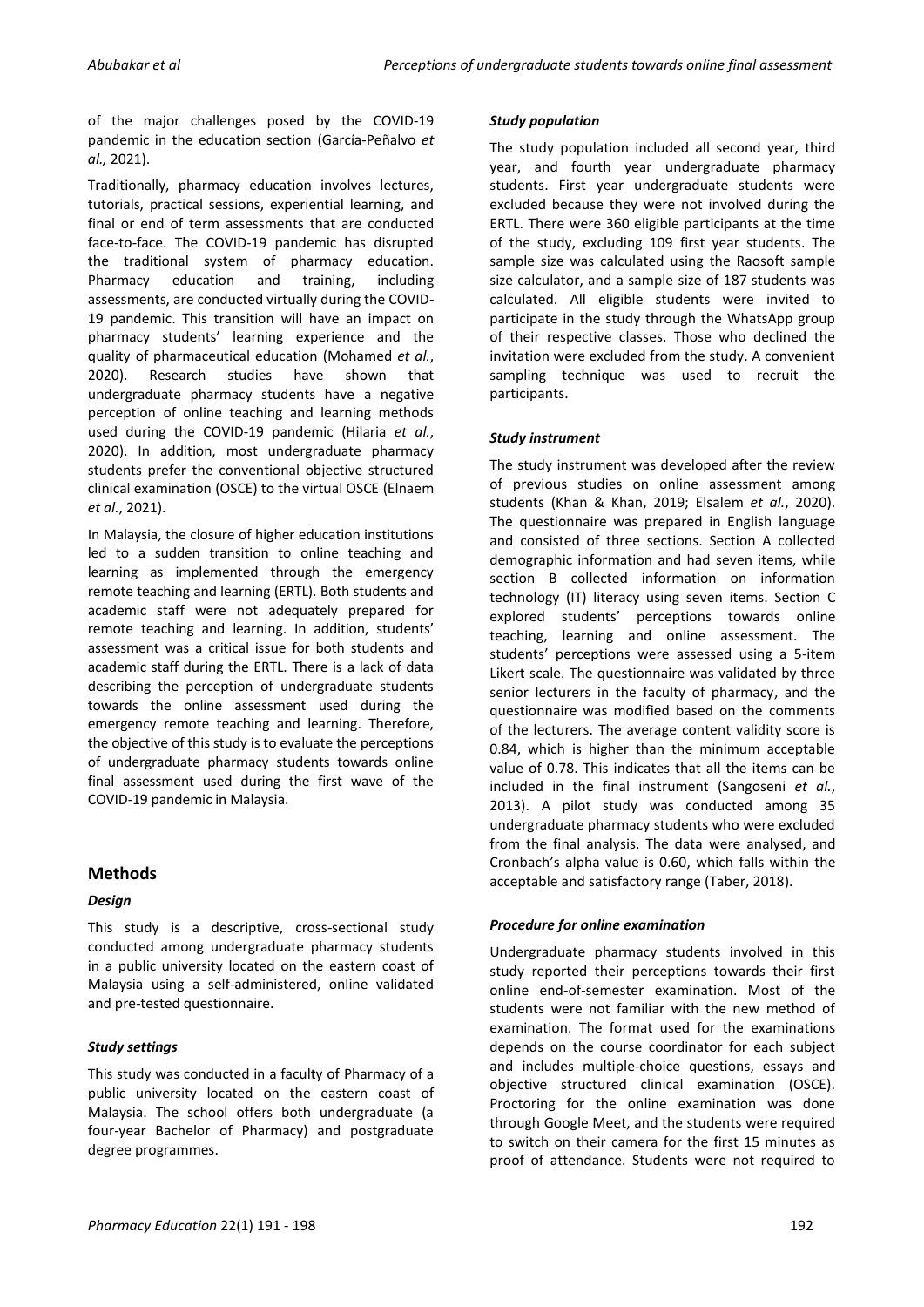switch on the camera throughout the examination period due to concerns about internet connection problems.

Both multiple-choice questions (MCQ) and essay questions were used, and some subjects used either one or both MCQ and essay questions. One minute was allocated for each MCQ, and each question was presented on one page. Students' answers to the MCQ were automatically submitted at the end of the examination or when the student clicked on the submit button. The students were asked to answer the essay questions in handwritten format. At the end of each examination, there was a five-minute grace for each student to scan and upload their answers. Those who experienced technical problems in the process of uploading their answers were asked to email their answers to the course coordinator immediately.

# *Data collection*

Data collection was conducted using an online validated and pre-tested questionnaire. The online questionnaire was prepared using Google Form. The data were collected from December 2020 to January 2021. The hyperlink of the online questionnaire was sent to the students via WhatsApp through their class representatives. Participation in the study was voluntary, and the students were required to tick an option that indicates consent of participation. A reminder was sent to the students every week. This study's protocol was approved by the university's research ethics committee (reference number: IREC 2020-185).

# *Data analysis*

The data were analysed using descriptive and inferential statistical tests with the Statistical Package for the Social Sciences (SPSS) version 23. The categorical data were presented as frequencies and percentages, while continuous variables were reported using mean and standard deviation or median and range. The responses were transformed into scores using the following rule: five points and one point for strongly agree and strongly disagree, respectively. All negative items were reverse coded. For questions with yes or no options, one point and zero were assigned to yes and no, respectively. Mann Whitney test (for two groups) and Kruskal Wallis test (for three or more groups) were used to determine the differences in perception score based on the students' characteristics. A value of *p* < 0.05 was considered statistically significant.

# **Results**

# *Demographic characteristics of the respondents*

Of the 325 undergraduate students invited, 233 students responded to the questionnaire corresponding to a 72% response rate. More than two-thirds of the respondents were aged 21 – 23 years old (67.4%), and 74.7% are females. There were more students from year four (36.1%) and year two (33.5%). Most of the students lived in urban areas (about 60%), and the majority (91.8%) were at home during the ERTL. Table I shows the demographic characteristics of the students who participated in the study.

# **Table I: Demographic characteristics of the student who participated in the study (n: 233)**

| <b>Variable</b>           | <b>Frequency</b> | Percentage |
|---------------------------|------------------|------------|
| Age (in years)            |                  |            |
| $18 - 20$                 | 66               | 28.3       |
| $21 - 23$                 | 157              | 67.4       |
| $24 - 26$                 | 10               | 4.3        |
| Gender                    |                  |            |
| Male                      | 59               | 25.3       |
| Female                    | 174              | 74.7       |
| Year of study             |                  |            |
| Year 2                    | 78               | 33.5       |
| Year <sub>3</sub>         | 71               | 30.5       |
| Year 4                    | 84               | 36.1       |
| Area of residence         |                  |            |
| Urban                     | 139              | 59.7       |
| Rural                     | 94               | 40.3       |
| <b>Family income</b>      |                  |            |
| Less than RM 2500         | 48               | 20.6       |
| RM 2501-4850              | 48               | 20.6       |
| RM 4851-10,970            | 85               | 36.5       |
| More than RM 10,970       | 52               | 22.3       |
| Place of stay during ERTL |                  |            |
| Home                      | 214              | 91.8       |
| Campus                    | 18               | 7.7        |
| <b>Both</b>               | $\mathbf{1}$     | 0.4        |

ERTL: Emergency Remote Teaching and Learning, RM: Malaysian Ringgit

# *Information communication technology literacy and access to the internet*

The most commonly used devices were laptop (77.3%) and smartphone (15.5%). More than 96.6% of the students had access to the internet from their homes. The students indicated that WiFi (65.7%) and mobile data (60.4%) were the most commonly used types of data. More than one-third of the students rated the internet speed in the location during the ERTL as moderate and fast, respectively. Approximately 59% of the students had sufficient ICT knowledge before the implementation of the ERTL. Table II summarises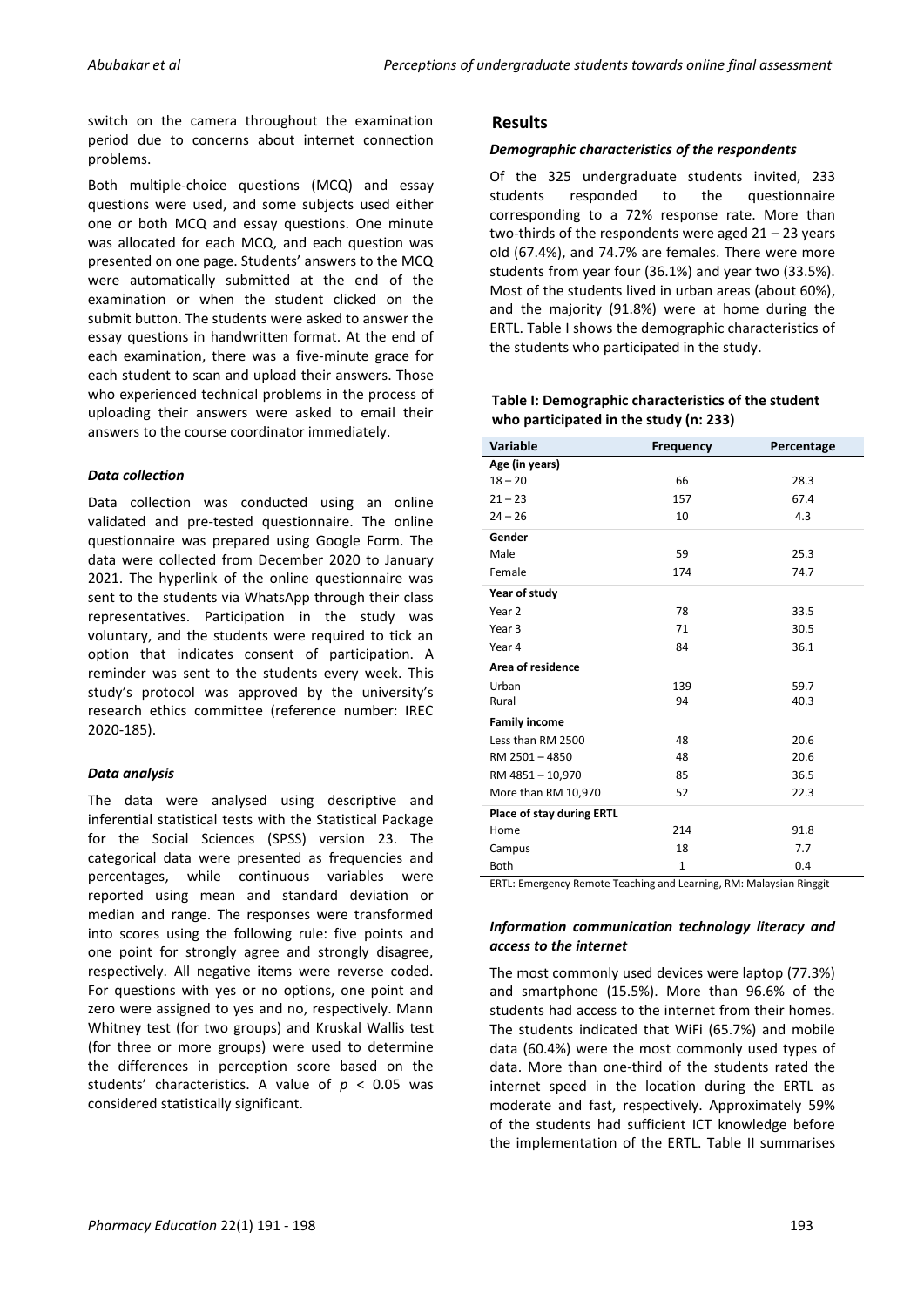the students' access to the internet and the types of devices used during the ERTL.

#### **Table II: Information communication technology literacy and access to the internet**

| <b>Variable</b>                                 | Frequency      | Percentage |
|-------------------------------------------------|----------------|------------|
| Previous online learning experience             | 166            | 71.2       |
| <b>Gadgets used for ERTL</b>                    |                |            |
| Laptop                                          | 180            | 77.3       |
| Smartphone                                      | 36             | 15.5       |
| Computer                                        | 9              | 3.9        |
| Tablet                                          | 8              | 3.4        |
| <b>Location of internet access</b>              |                |            |
| Home                                            | 225            | 96.6       |
| Library/café                                    | 4              | 1.7        |
| <b>Both</b>                                     | $\overline{4}$ | 1.7        |
| <b>Type of internet access</b>                  |                |            |
| WiFi                                            | 153            | 65.7       |
| Mobile data                                     | 141            | 60.4       |
| Mobile hotspot                                  | 106            | 45.5       |
| Speed of internet in a location                 |                |            |
| Very fast                                       | 15             | 6.4        |
| Fast                                            | 100            | 42.9       |
| Moderate                                        | 107            | 45.9       |
| Slow                                            | 9              | 3.9        |
| Very slow                                       | $\overline{2}$ | 0.9        |
| Frequency of difficulty with online learning    |                |            |
| Always                                          | $\overline{4}$ | 1.7        |
| Most times                                      | 20             | 8.6        |
| Occasionally                                    | 136            | 58.4       |
| Rarely                                          | 72             | 30.9       |
| Never                                           | 1              | 0.4        |
| Have sufficient knowledge of ICT<br>before ERTL | 137            | 58.8       |

ERTL: Emergency Remote Teaching and Learning, ICT: Information communication technology

# *Perception of undergraduate pharmacy students towards online assessment during the COVID-19 pandemic*

About 45% of the students disagreed/strongly disagreed that online assessments were better than the conventional method of assessment before the pandemic. However, 18% of the students agreed/ strongly agreed that online assessments were better than conventional assessments. More than 50% of the students indicated neutral when asked whether online assessment improved their academic performance. More than one-third of the students strongly agreed/agreed that ERTL had a negative impact on their academic performance. Most of the students indicated neutral (47.6%) while 23.6% and 28.8% were very satisfied or satisfied and very dissatisfied or dissatisfied with online assessment, respectively.

Approximately 80% of the students encountered problems during online assessments, and the most common problem was a problem with 'italeem' (the university online educational system) server (63.5%). This was followed by lack of conducive environment (46.4%), failure/slow internet connection (45.5%) and problems with laptop/gadget (40.8%). Table III shows the perception of the students towards online assessment during the COVID-19 pandemic.

# **Table III: Perceptions of undergraduate pharmacy students towards online assessment**

| Variable                                                 | <b>Frequency</b> | Percentage |
|----------------------------------------------------------|------------------|------------|
| Online assessment is better than face-to-face assessment |                  |            |
| Strongly agree                                           | 8                | 3.4        |
| Agree                                                    | 34               | 14.6       |
| Neutral                                                  | 87               | 37.3       |
| Disagree                                                 | 69               | 29.6       |
| Strongly disagree                                        | 35               | 15.0       |
| Online assessment improve academic performance           |                  |            |
| Strongly agree                                           | 6                | 2.6        |
| Agree                                                    | 42               | 18.0       |
| Neutral                                                  | 125              | 53.6       |
| Disagree                                                 | 36               | 15.5       |
| Strongly disagree                                        | 24               | 10.3       |
| ERTL has a negative impact on academic performance       |                  |            |
| Strongly agree                                           | 24               | 10.3       |
| Agree                                                    | 71               | 30.5       |
| Neutral                                                  | 107              | 45.9       |
| Disagree                                                 | 28               | 12.0       |
| Strongly disagree                                        | 3                | 1.3        |
| Level of satisfaction with online assessment             |                  |            |
| Very satisfied                                           | 2                | 0.9        |
| Satisfied                                                | 53               | 22.7       |
| Neutral                                                  | 111              | 47.6       |
| Dissatisfied                                             | 60               | 25.8       |
| Very dissatisfied                                        | 7                | 3.0        |
| Timely notification regarding online assessment          |                  |            |
| Strongly agree                                           | 33               | 14.2       |
| Agree                                                    | 101              | 43.3       |
| Neutral                                                  | 56               | 24.0       |
| Disagree                                                 | 31               | 13.3       |
| Strongly disagree                                        | 12               | 5.2        |
| <b>Revision period is adequate</b>                       |                  |            |
| Strongly agree                                           | $\overline{2}$   | 0.9        |
| Agree                                                    | 10               | 4.3        |
| Neutral                                                  | 1                | 0.4        |
| Disagree                                                 | 89               | 38.2       |
| Strongly disagree                                        | 131              | 56.2       |
| Online assessment is a reliable method of assessment     |                  |            |
| Strongly agree                                           | 8                | 3.4        |
| Agree                                                    | 34               | 14.6       |
| Neutral                                                  | 140              | 60.1       |
| Disagree                                                 | 40               | 17.2       |
| Strongly disagree                                        | 11               | 4.7        |
| <b>Experience difficulty during</b>                      | 186              | 79.8       |
| an online assessment                                     |                  |            |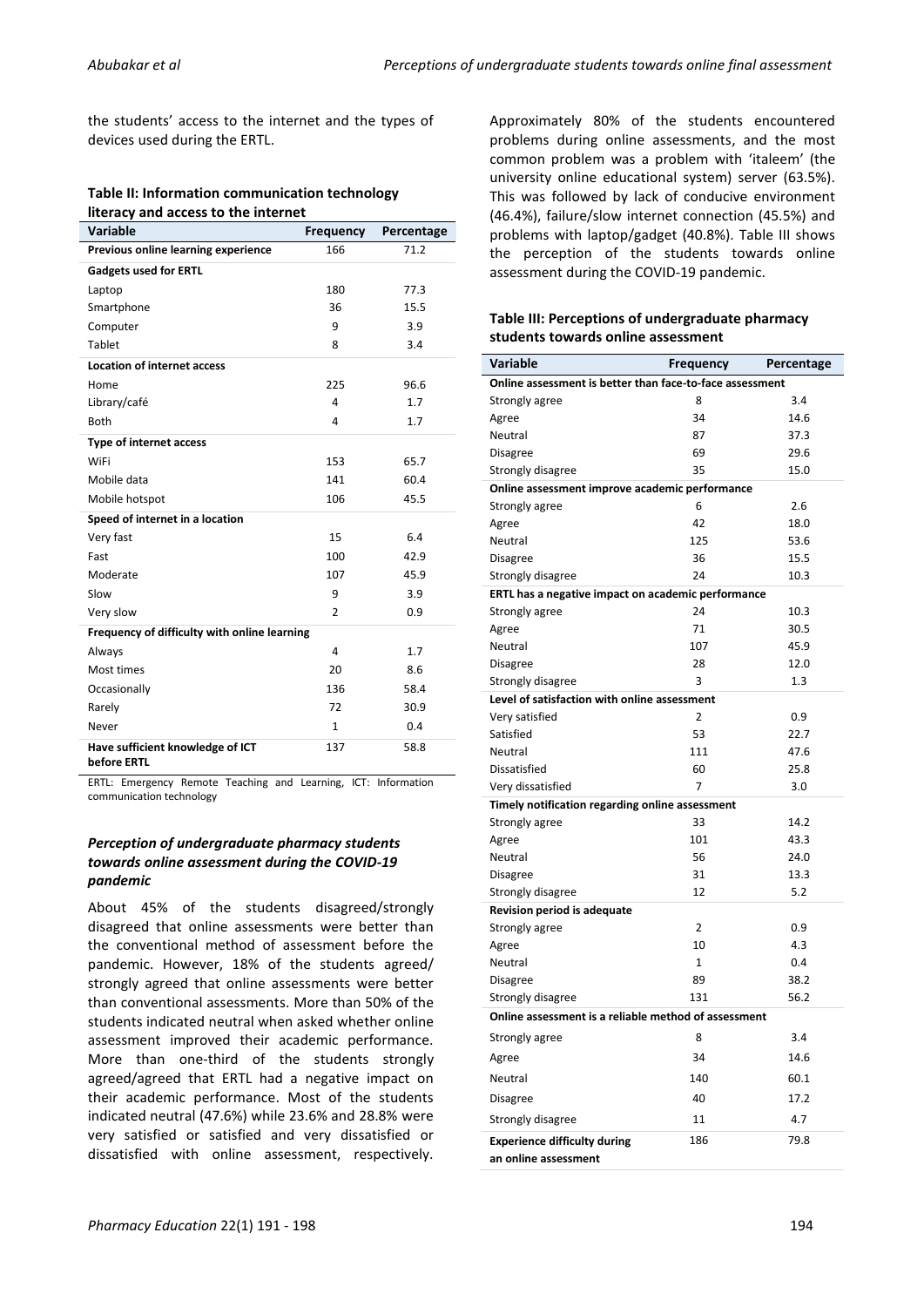### **Table III: Perceptions of undergraduate pharmacy students towards online assessment (con't)**

| <b>Variable</b>                                          | <b>Frequency</b> | Percentage |
|----------------------------------------------------------|------------------|------------|
| Types of difficulty experienced during online assessment |                  |            |
| Problem with italeem server                              | 148              | 63.5       |
| Unconducive surrounding                                  | 108              | 46.4       |
| Failure/slow internet                                    | 106              | 45.5       |
| connection                                               |                  |            |
| Problem with laptop/gadget                               | 95               | 40.8       |
| Problems with submission of                              | 89               | 38.2       |
| answers                                                  |                  |            |
| Others                                                   | 3                | 1.3        |

ERTL: Emergency Remote Teaching and Learning

# *Perception score and the difference in perception score among the students*

The median perception score among the students was 19 (range: 9–27) out of 35. This indicates that the students have a moderate perception towards online assessment used during the ERTL period. There was no significant difference in the median perception score based on age, area of residence, location during ERTL and previous learning experience.

Female students had a better perception towards online assessments than male students (median score: 18 [9–25] *vs* 19 [11–27]; *p*=0.005). The median perception score was significantly higher among year four students compared to year two and year three students. Also, students with very fast internet speed had a better perception towards online assessment compared to very slow and slow internet speed. Table IV demonstrates the perception score and the difference in score based on students' demographic characteristics.

# **Discussion**

The current study assessed the perceptions of undergraduate pharmacy students towards online assessments used during the COVID-19 pandemic. Most of the students had previous online learning experiences before the implementation of the ERTL, and this could facilitate the students' adaption during the ERTL implementation. It was found that laptop is the most commonly used gadget among the students, and this was not consistent with a study conducted among medical students in India and Pakistan in which mobile phone is the main gadget used for online learning (Abbasi *et al.*, 2020; Shetty *et al.*, 2020).

| Table IV: Difference in median perception score |  |
|-------------------------------------------------|--|
| toward online assessment among undergraduate    |  |
| pharmacy student                                |  |

| <b>Variable</b>                              | <b>Median score</b> | p-value      |
|----------------------------------------------|---------------------|--------------|
| Age (in years)                               | (Range)             | $0.608*$     |
| $18 - 20$                                    | $19(9-27)$          |              |
| $21 - 23$                                    |                     |              |
| $24 - 26$                                    | 19 (11 – 27)        |              |
|                                              | 19.5 (15 – 27)      | $0.005*$     |
| Gender                                       |                     |              |
| Male                                         | $18(9-25)$          |              |
| Female                                       | 19 (11 – 27)        |              |
| Year of study                                |                     | 0.033"       |
| Year 2                                       | $18(9-27)$          |              |
| Year <sub>3</sub>                            | $18(11-27)$         |              |
| Year 4                                       | 20 (11 – 27)        |              |
| Area of residence                            |                     | $0.734*$     |
| Urban                                        | 19 (11 – 27)        |              |
| Rural                                        | $19(9-26)$          |              |
| <b>Family income</b>                         |                     | 0.041"       |
| Less than RM 2500                            | $19(9-27)$          |              |
| RM 2501-4850                                 | 20 (12 – 27)        |              |
| RM 4851-10,970                               | 19 (11 – 25)        |              |
| More than 10,970                             | $18(10-26)$         |              |
| Place of stay during ERTL                    |                     | $0.518*$     |
| Home                                         | $19(9-27)$          |              |
| Campus                                       | 18.5 (11 – 27)      |              |
| Previous online learning experience          |                     | $0.341*$     |
| Yes                                          | $19(9-27)$          |              |
| No                                           | 19 (12 – 27)        |              |
| <b>Gadgets used for ERTL</b>                 |                     | $0.111*$     |
| Laptop                                       | 19 (10 – 27)        |              |
| Smartphone                                   | $20(9-27)$          |              |
| Computer                                     | 17 (12 – 27)        |              |
| Tablet                                       | $20(19 - 24)$       |              |
| <b>Location of internet access</b>           |                     | $0.301*$     |
| Home                                         | $19(9-27)$          |              |
| Library/café                                 | 18 (12 – 19)        |              |
| Both                                         | 17.5 (12 – 22)      |              |
| Speed of internet in location                |                     | $0.014*$     |
| Very fast                                    | $20(10-25)$         |              |
| Fast                                         | $19.5(11-27)$       |              |
| Moderate                                     | $18(9-27)$          |              |
| Slow                                         | $18(12-23)$         |              |
| Very slow                                    | $16(13-19)$         |              |
| Frequency of difficulty with online learning |                     | $0.030^\ast$ |
| Always                                       | $17.5(9 - 25)$      |              |
| Most times                                   | $16.5(11 - 27)$     |              |
| Occasionally                                 | $19(10-27)$         |              |
| Rarely                                       | $19(11-27)$         |              |
| Have sufficient knowledge of ICT before ERTL |                     | $0.050*$     |
| Yes                                          | $19(9-27)$          |              |
| No                                           | $20(11-27)$         |              |

ERTL: Emergency Remote Teaching and Learning, ICT: Information communication technology. #Mann Whitney test, \*Kruskal Wallis test.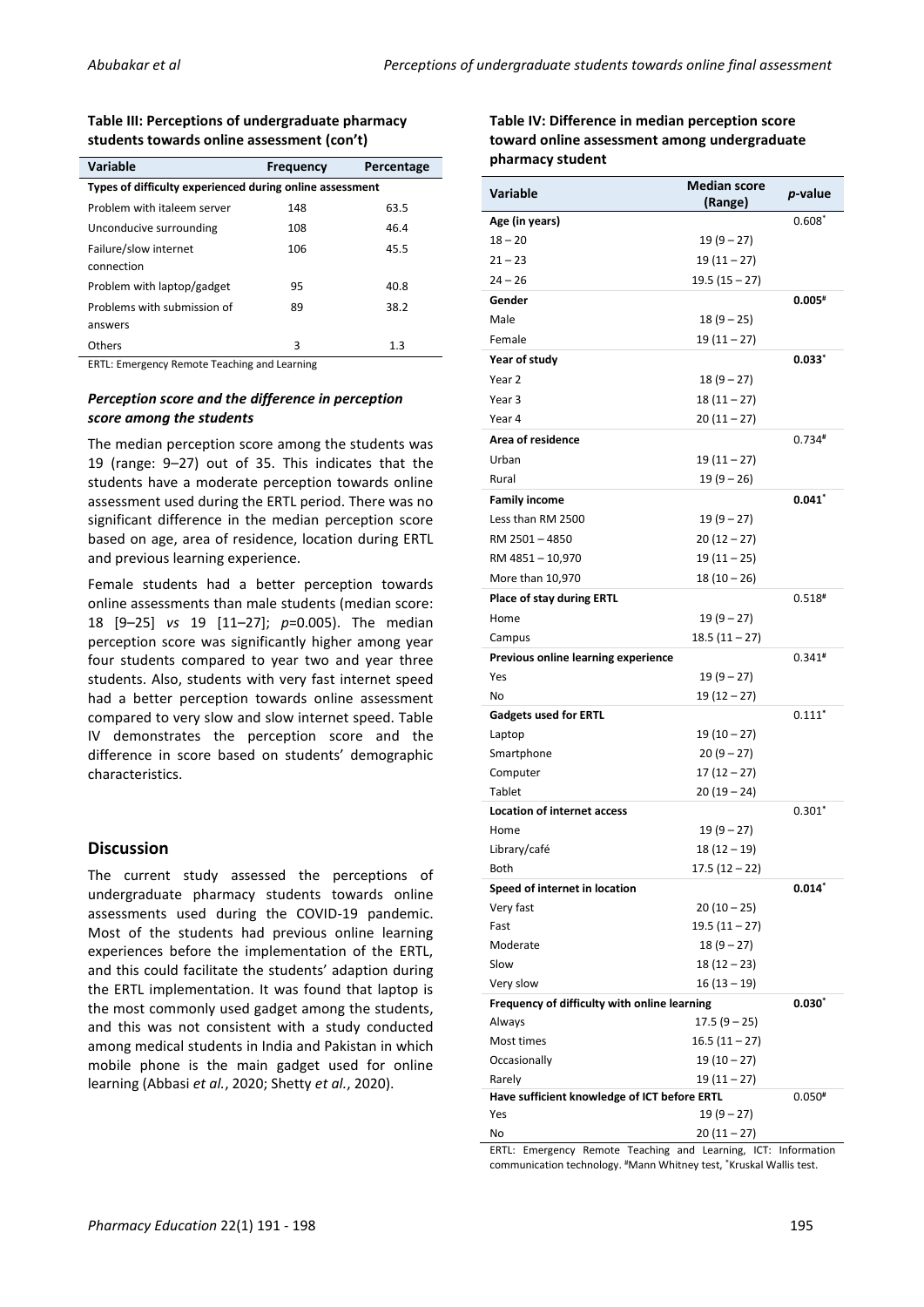About 50% of the students did not have access to good internet connections during the ERTL, and more than one-third did not have sufficient knowledge of information communication technology before the ERTL. This indicates a deficiency in both infrastructure and technology-related competence among the students.

The current study found that most students have a negative perception of online assessments used during the COVID-19 pandemic. This is not consistent with the result of a previous study (Huda *et al.*, 2020). Online assessment is considered to be stressful by students as it assesses both students' knowledge of a subject and their computer competency skills (Huda *et al.*, 2020). A previous study demonstrated that students require a certain level of information technology-related competence to navigate through online assessment (Premila & Singh, 2020).

The stress of learning how online assessment works and preparing for examination at the same time, coupled with the problems encountered by the students during the online assessment, could explain their negative perception towards online assessment. It was found that more than two-thirds of the students encountered some problems with online assessment used during the COVID-19 pandemic, including the failure of the university's online learning management system ('italeem'), lack of conducive environment for examination, failure/slow internet connection and the problem with gadget used for online assessment. In addition, the sudden transition to online assessment, lack of adequate training for students regarding computer skills such as typing skills and familiarity with the process of submitting answers during the online assessment are possible factors that could affect students' perception towards online assessment (Rahim *et al.,* 2020).

Gradual transition to online assessment coupled with the provision of technological infrastructure and training are proposed as strategies to increase students' acceptance of online assessment (Khan & Khan, 2019). In the current scenario, online teaching and learning and online assessment are temporary solutions to the disruption caused by COVID-19; however, these strategies could be used in hybrid mode in the post-pandemic era. Therefore, higher education institutions should consider training both students and staff to prepare them against future events that can disrupt educational activities (Tuah & Naing, 2021). In addition, the university management should provide sufficient information technology infrastructure that can accommodate both students and staff to ensure the smooth integration of online assessment into higher education.

This study found that more than two-thirds of the students indicated either neutral or dissatisfied/ strongly dissatisfied with the online assessment. This implies that most of the students were not satisfied with the online assessment, and this could reflect the lack of preparedness among the students. In addition, the instructions, types of questions and the procedure involved in online assessment may be different in some instances from the conventional examinations previously used by the students. Evidence has shown that students are initially anxious about online assessment because they do not know how it works (Premila & Singh, 2020). However, detailed instructions, adequate training and trial sessions to familiarise students with how online assessment works will relieve students' anxiety (Premila & Singh, 2020). Although most students agreed that notification regarding the use of online assessment during the pandemic was timely, however majority of the students disagreed that the revision week provided before the examination was inadequate. This could also explain the students' lack of satisfaction with the online assessment. The validity and reliability of an online assessment is an area of concern (Tuah & Naing, 2021), and students in the current study indicated divergent opinions regarding the reliability of this method of assessment. Less than one-third of the students agreed that online assessment was reliable, and the reasons for this result was unclear.

Female students were found to have better perceptions towards online assessment than their male counterparts. A previous study revealed that female students were grittier and more resilient than males, and this implies that females were more likely to sustain interest and preserve to reach their goals (Abubakar *et al.*, 2021a; Abubakar *et al.*, 2021b). In this context, female students are more likely to build their technology-related competencies and prepare for online examinations than male students. The difference could also be attributed to the higher percentage of female respondents in the current study. The result revealed that fourth year students had better perception scores compared to second and third year students. This is because fourth year students may have been exposed to more online quizzes before the pandemic and are more acclimatised with how online assessment works. Therefore, all students should be exposed to some technology-related training to build students' competence to conduct online teaching and learning and online assessment smoothly.

The study also found that those who had access to very fast and fast internet connections had higher perception scores compared to those with slow and very slow connections. This highlights the importance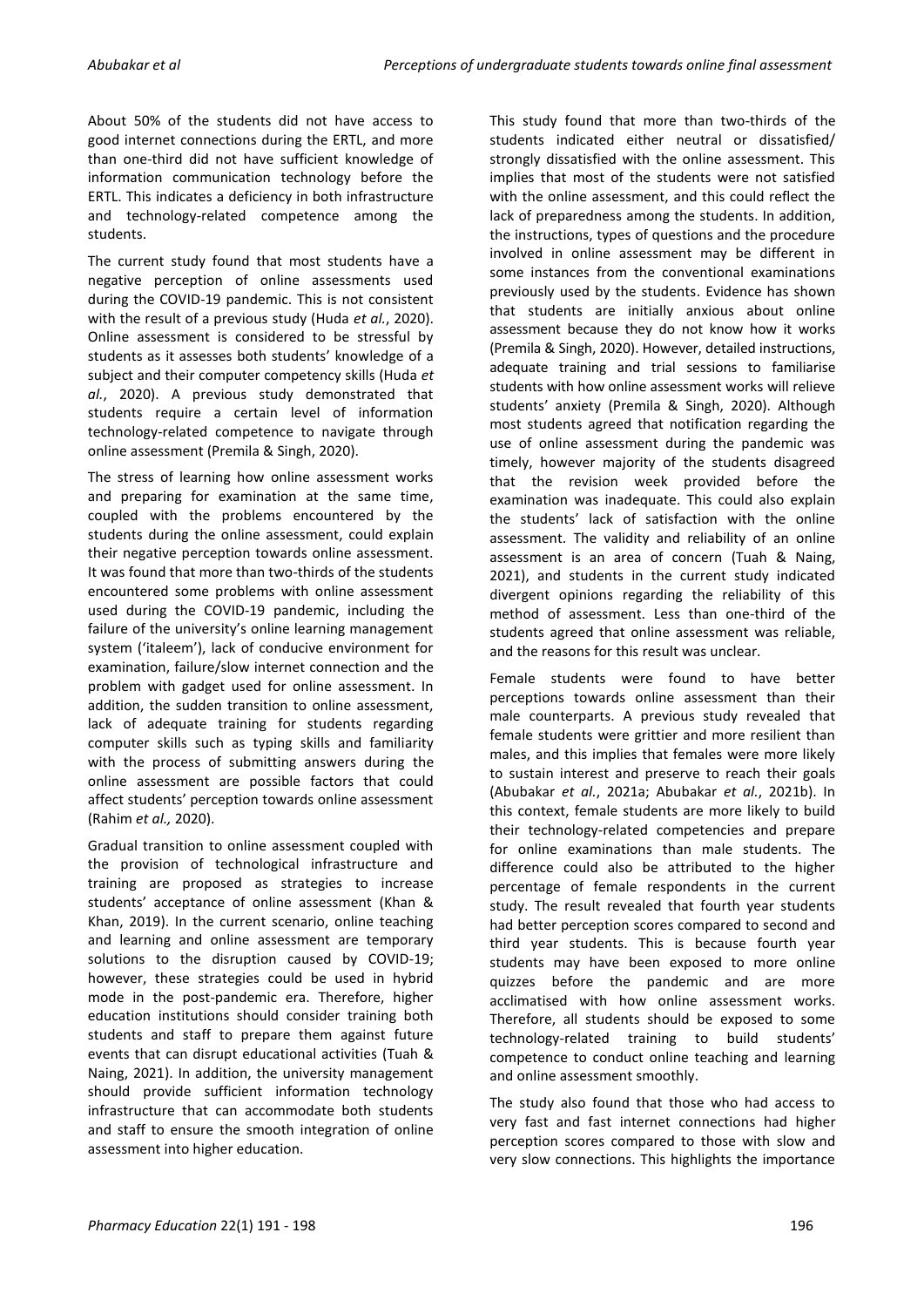of access to good and stable internet connections among students to avoid discriminating against students with poor internet connections. A previous study reported that educators should consider differences in access and quality of internet connection among students when preparing online assessments (Rahim *et al.*, 2020). In addition, those who rarely or occasionally experienced problems during online assessment had significantly higher scores than those who had problems always or most times. This implies that educators should focus on addressing the challenges students experience during an online assessment to improve students learning experience and improve their perception towards online assessment.

The current study has a number of limitations, including the use cross-sectional study design, which has lower power in confirming the association between variables. In addition, the study was conducted in a single university and had a relatively small sample size. These factors could affect the generalisability of the results. Furthermore, the responses are self-reported and are liable for response bias. Moreover, the study is liable to response bias as only those with interest in online assessment may complete the questionnaire. Despite these limitations, the study provides an insight into the perspectives of undergraduate pharmacy students towards online assessment used during the COVID-19 pandemic.

# **Conclusion**

Overall, undergraduate pharmacy students have negative perceptions towards online assessment implementation during Emergency Remote Teaching and Learning due to the COVID-19 pandemic. Most of the students experienced some problems during online assessments, including failure of the university online management system, unconducive surroundings, lack of good and stable internet and problems with gadgets used for online assessments. Female students, those with access to very fast/fast internet connections, those who experienced fewer problems had significantly better perceptions towards online assessments. Higher education institutions should provide basic technological infrastructure, training and trial sessions for undergraduate students for smooth conduct of the online assessment.

# **References**

Abbasi S, Ayoob T, Malik A, Memon S.I.(2020) Perceptions of students regarding E-learning during Covid-19 at a private

medical college. *Pakistan Journal of Medical Sciences*.;**36**(COVID19-S4): S57. <https://doi.org/10.12669/pjms.36.COVID19-S4.2766>

Abubakar U., Azli N.A., Hashim I.A., Kamarudin N.F., Latif N.A., Badaruddin A.R., Razak M.Z., Zaidan N.A. (2021) Association between grit and academic achievement among undergraduate pharmacy students in Malaysia. *Currents in Pharmacy Teaching and Learning.* **13**(5):550-5. <https://doi.org/10.1016/j.cptl.2021.01.013>

Abubakar U., Azli N.A, Hashim I.A., Kamarudin N.F., Latif N.A., Badaruddin A.R., Razak M.Z., Zaidan N.A.( 2021) The relationship between academic resilience and academic performance among pharmacy students*. Pharmacy Education*. **21**:705-12. <https://doi.org/10.46542/pe.2021.211.705712>

Elnaem M.H., Akkawi M.E., Nazar N.I., Ab Rahman NS, Mohamed M.H.(2021) Malaysian pharmacy students' perspectives on the virtual objective structured clinical examination during the coronavirus disease 2019 pandemic. *Journal of Educational Evaluation for Health Professions.* **18**. https://doi.org/10.3352/jeehp.2021.18.6

Elsalem L, Al-Azzam N., Jum'ah A.A., Obeidat N., Sindiani A.M., Kheirallah K.A.(2020). Stress and behavioral changes with remote E-exams during the Covid-19 pandemic: A cross-sectional study among undergraduates of medical sciences. *Annals of Medicine and Surgery*. **60**:271-9. <https://doi.org/10.1016/j.amsu.2020.10.058>

García-Peñalvo F.J., Corell A, Abella-García V, Grande-de-Prado M.(2021) Recommendations for Mandatory Online Assessment in Higher Education During the COVID-19 Pandemic. In *Radical Solutions for Education in a Crisis Contex*t (pp. 85-98). Springer, Singapore. [https://doi.org/10.1007/978-981-15-7869-4\\_6](https://doi.org/10.1007/978-981-15-7869-4_6)

Hilaria M, Tenda P.E., Mandala M.S, Makoil S.(2020) Perceptions of pharmacy students at a health polytechnic of online learning during COVID-19 pandemic: Innovation in learning assessment. *Pharmacy Education.* **21**(2). <https://doi.org/10.46542/pe.2020.202.2122>

Huda S.S, Kabir M, Siddiq T. (2020) E-Assessment in Higher Education: Students' Perspective. *International Journal of Education and Development using Information and Communication Technology*. **16**(2):250-8

Khan S, Khan R.A.(2019) Online assessments: Exploring perspectives of university students. *Education and Information Technologies*. **24**(1):661-77. <https://doi.org/10.1007/s10639-018-9797-0>

Mohamed M.H., Mak V, Sumalatha G, Nugroho A.E., Hertiani T, Zulkefeli M, Dorjbal E, Dashbaljir S, Faller E.M., Benosa C.A., Zaini S.(2020) Pharmacy education during and beyond COVID-19 in six Asia-Pacific countries: Changes, challenges, and experiences. *Pharmacy Education*. **20**(2):183-95.

<https://doi.org/10.46542/pe.2020.202.183195>

Pokhrel S,& Chhetri R.(2021) A literature review on impact of COVID-19 pandemic on teaching and learning. *Higher Education for the Future*. **8**(1):133-41. <https://doi.org/10.1177/2347631120983481>